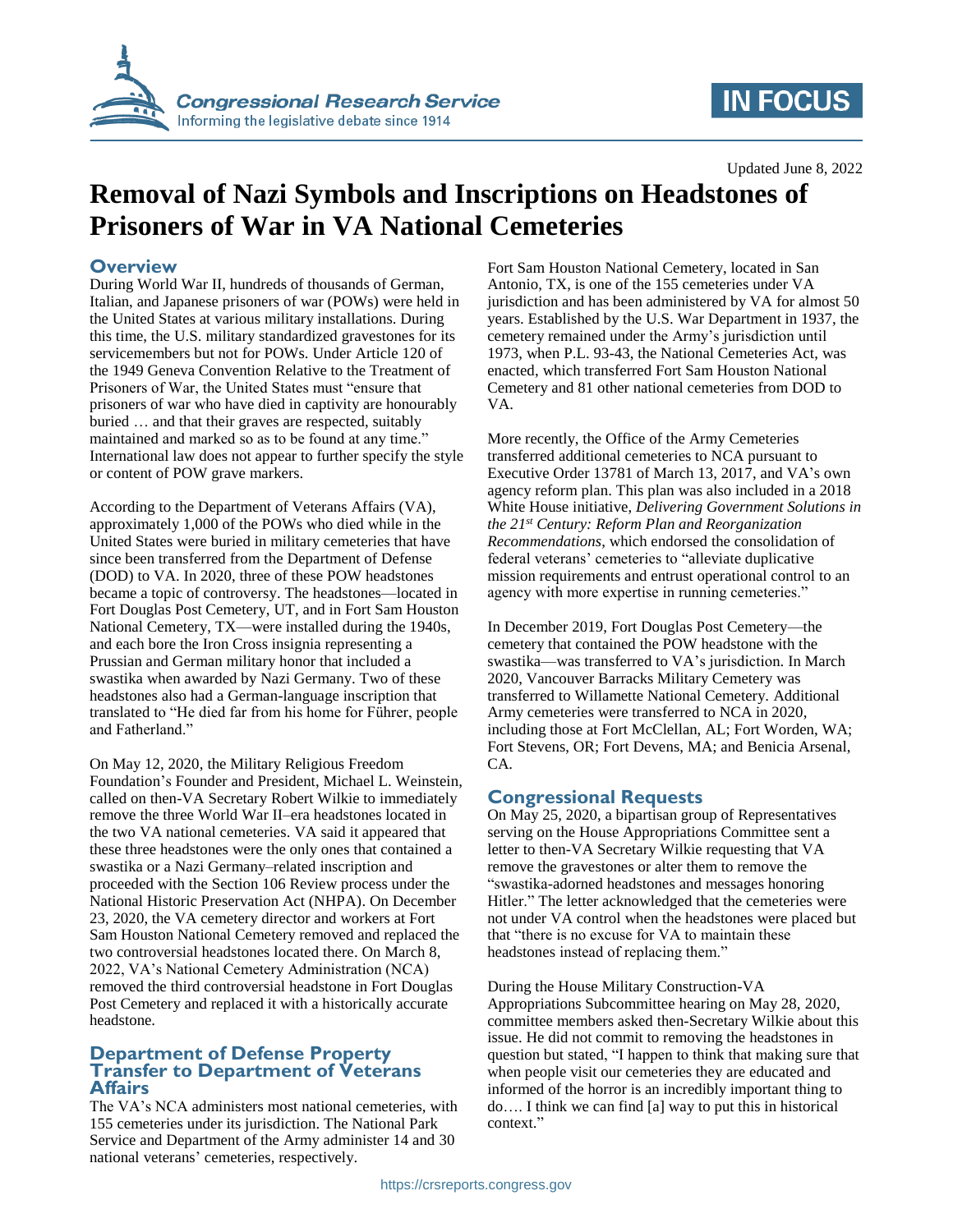#### **Department of Veterans Affairs' Response**

On June 1, 2020, VA announced it would begin the official review process prescribed by Section 106 of the NHPA (54 U.S.C. §§300101 et seq.) to inform its determination of the best way to replace these headstones with proper historical markers.

Following this review, all three headstones were ultimately removed and replaced with historically accurate government-furnished headstones. The previous headstones are with the NCA History Program and scheduled to eventually be on display at the National VA History Center in Dayton, OH. VA is also installing "interpretive signs at all VA national cemeteries where foreign enemy prisoners of war are interred in order to provide historical context about how non-U.S. service members from World War I and World War II were interred and buried on American soil." NCA installed interpretive signage on December 6, 2021, in Burial Section ZA of Fort Sam Houston National Cemetery and is currently developing signage for the headstone in Fort Douglas Post Cemetery. In addition, throughout 2022, VA plans to install interpretive signing at other POW gravesites in VA national cemeteries.

### **National Historic Preservation Act**

Among its various provisions, the NHPA requires federal agencies, prior to expending federal funds or granting a license to any undertaking over which they have direct or indirect jurisdiction, to consider the effects of the undertaking on historic properties (54 U.S.C. §306108). This process, commonly known as a Section 106 review, is found in Section 106 of the NHPA.

The obligation to comply with the Section 106 requirement occurs when agencies determine both that a proposed federal action constitutes an "undertaking" and that the undertaking has the potential to affect a historic property. Federal regulations define an *undertaking* as

a project, activity, or program funded in whole or in part under the direct or indirect jurisdiction of a Federal agency, including those carried out by or on behalf of a Federal agency; those carried out with Federal financial assistance; and those requiring a Federal permit, license or approval.

Under the NHPA, historic properties include any prehistoric or historic districts, sites, buildings, structures, or objects that are listed or eligible for listing on the National Register of Historic Places. The National Register serves as the United States' "official list" of properties significant in "American history, architecture, archeology, engineering and culture" (54 U.S.C. §302101). Regulations for eligibility and listing on the National Register can be found at Title 36, Part 60, of the *Code of Federal Regulations*.

As noted above, all three headstones bearing the Iron Cross insignia had been or are located in national cemeteries. According to the National Park Service, which administers the National Register, "All national cemeteries are considered exceptionally significant as a result of their Congressional designation as nationally significant places of burial and commemoration" and therefore met the criteria for listing in the National Register. Accordingly, because the headstones were located in national cemeteries

and considered "historic properties," removal of the headstones or funding of their removal would appear to be an undertaking within the meaning of the NHPA.

### **Section 106 Process**

The NHPA authorizes the Advisory Council on Historic Preservation to oversee Section 106's implementation. The NHPA-created Advisory Council is an independent agency consisting of federal, state, and tribal government members, as well as experts in historic preservation and members of the public. Through its authority under the NHPA, the Advisory Council promulgated regulations for the Section 106 process at Title 36, Part 800, of the *Code of Federal Regulations*.

When a federal agency finds its project is an "undertaking" under the NHPA, it must initiate the Section 106 process by identifying the appropriate consulting parties. Consultation is the backbone of the Section 106 process, and it requires an agency to solicit input from outside parties when considering potential impacts to historic properties. Consulting parties vary depending on the federal action but may include the relevant state, tribal, or federal historic preservation offices; the Advisory Council; and other stakeholders as appropriate. In addition, the agency is required to seek the views of the public during a Section 106 review. According to the regulations, "the views of the public are essential to informed Federal decision-making in the section 106 process. The agency official shall seek and consider the views of the public" (36 C.F.R. §800.2(d)).

Through the consultation process, the agency is to make a determination as to whether the undertaking adversely affects the historic properties identified. When historic properties are adversely affected, the agency and consulting parties may enter into a binding Memorandum of Agreement, which "govern[s] the undertaking and all of its parts," including how the agency will address adverse effects. If the parties are unable to agree on a resolution of adverse effects, they may follow specified procedures for terminating consultation (36 C.F.R. §800.7(a)).

Although the NHPA requires agencies to implement certain processes before undertaking a project affecting historic properties, it does not prohibit agencies from completing those projects. Several courts have explained that the NHPA is "a procedural statute requiring government agencies to 'stop, look, and listen' before proceeding with agency action." (See, for example, Te-Moak Tribe of W. Shoshone of Nevada v. U.S. Dep't of Interior, 608 F.3d 592, 607 (9th Cir. 2010).) In other words, although VA may have been required to comply with the NHPA's process for first considering the impact of removing the headstones bearing the Iron Cross insignia, the NHPA would not have prevented VA from proceeding with the removals even if this action were found to adversely affect historic properties.

**Heather M. Salazar, Coordinator**, Analyst in Veterans **Policy** 

**Mark K. DeSantis**, Analyst in Natural Resources Policy **Barbara Salazar Torreon**, Senior Research Librarian **Mainon A. Schwartz**, Legislative Attorney